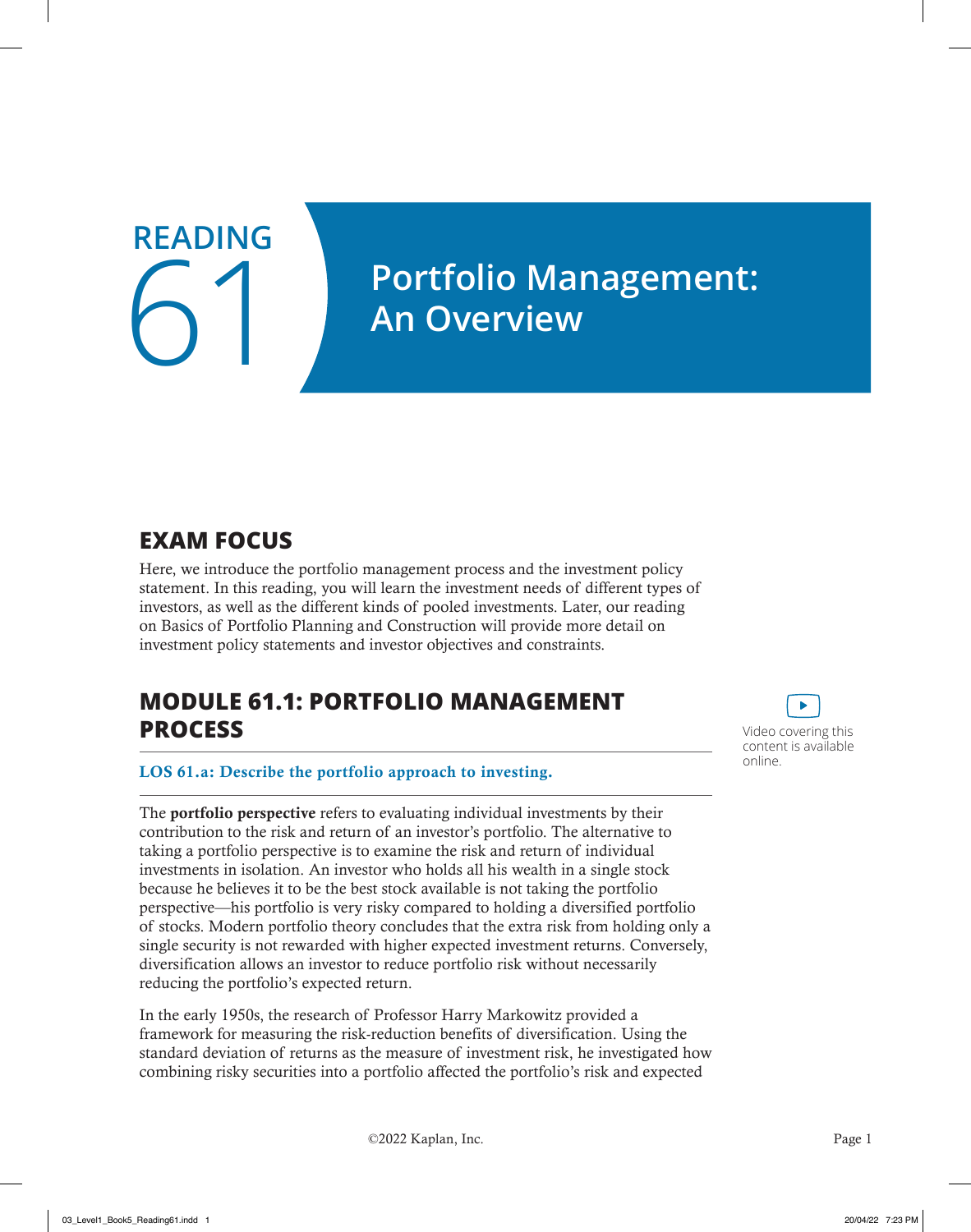return. One important conclusion of his model is that unless the returns of the risky assets are perfectly positively correlated, risk is reduced by diversifying across assets.

In the 1960s, professors Treynor, Sharpe, Mossin, and Lintner independently extended this work into what has become known as modern portfolio theory (MPT). MPT results in equilibrium expected returns for securities and portfolios that are a linear function of each security's or portfolio's market risk (the risk that cannot be reduced by diversification).

One measure of the benefits of diversification is the diversification ratio. It is calculated as the ratio of the risk of an equally weighted portfolio of *n* securities (measured by its standard deviation of returns) to the risk of a single security selected at random from the *n* securities. If the average standard deviation of returns for the *n* stocks is 25%, and the standard deviation of returns for an equally weighted portfolio of the *n* stocks is 18%, the diversification ratio is 18 / 25 = 0.72. If the standard deviation of returns for an equally weighted portfolio is 25%, there are no diversification benefits and the diversification ratio equals one. A *lower* diversification ratio indicates a *greater* risk-reduction benefit from diversification.

While the diversification ratio provides a quick measure of the potential benefits of diversification, an equal-weighted portfolio is not necessarily the portfolio that provides the greatest reduction in risk. Computer optimization can calculate the portfolio weights that will produce the lowest portfolio risk (standard deviation of returns) for a given group of securities.

Portfolio diversification works best when financial markets are operating normally; diversification provides less reduction of risk during market turmoil, such as the credit contagion of 2008. During periods of financial crisis, correlations tend to increase, which reduces the benefits of diversification.

#### LOS 61.b: Describe the steps in the portfolio management process.

There are three major steps in the portfolio management process:

*Step 1:* The **planning step** begins with an analysis of the investor's risk tolerance, return objectives, time horizon, tax exposure, liquidity needs, income needs, and any unique circumstances or investor preferences.

This analysis results in an investment policy statement (IPS) that details the investor's investment objectives and constraints. It should also specify an objective benchmark (such as an index return) against which the success of the portfolio management process will be measured. The IPS should be updated at least every few years and any time the investor's objectives or constraints change significantly.

*Step 2:* The **execution step** involves an analysis of the risk and return characteristics of various asset classes to determine how funds will be allocated to the various asset types. Often, in what is referred to as a *top-down* analysis, a portfolio manager will examine current economic conditions and forecasts of such macroeconomic variables as GDP growth, inflation, and interest rates, in order to identify the asset classes that are most attractive. The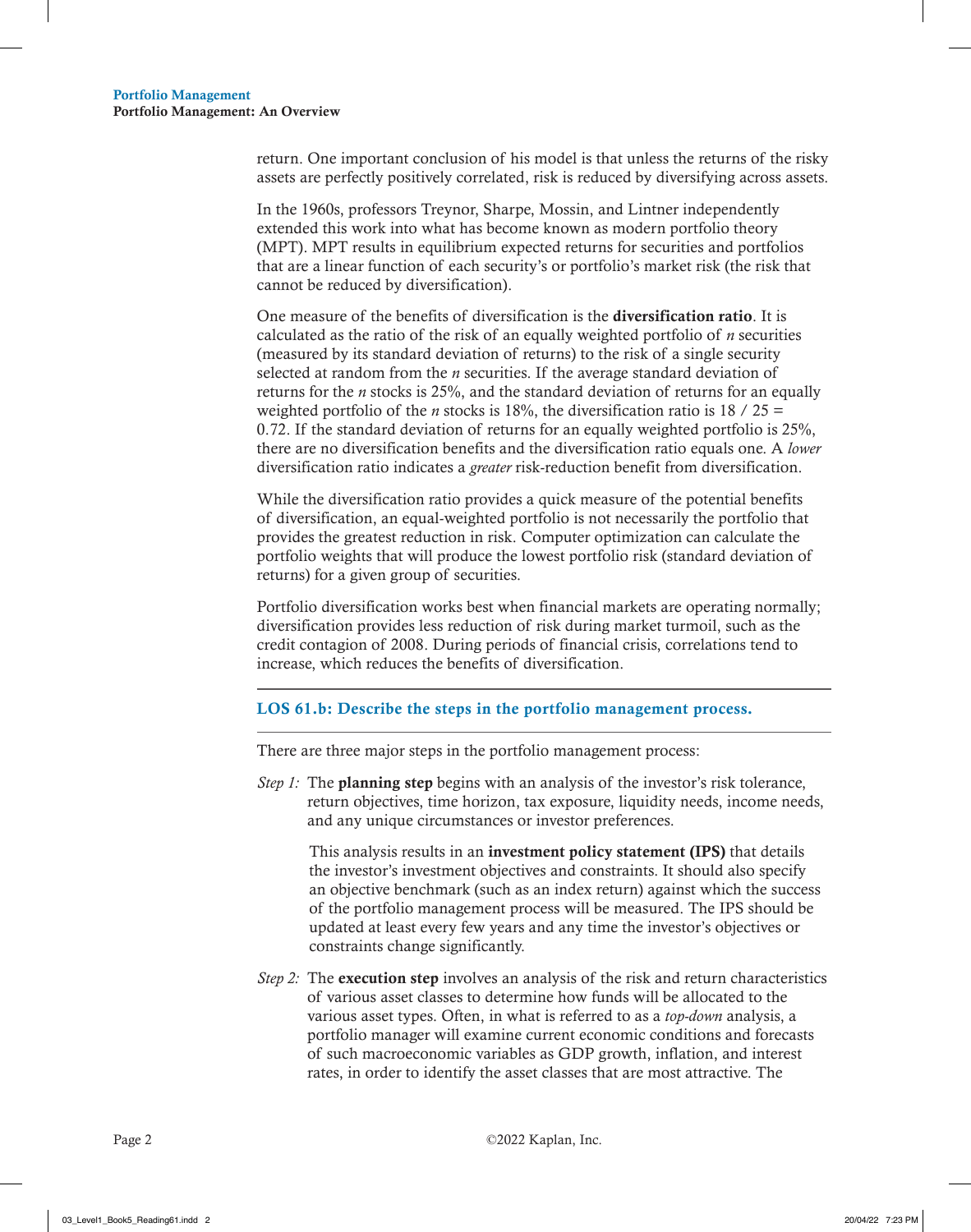resulting portfolio is typically diversified across such asset classes as cash, fixed-income securities, publicly traded equities, hedge funds, private equity, and real estate, as well as commodities and other real assets.

Once the asset class allocations are determined, portfolio managers may attempt to identify the most attractive securities within the asset class. Security analysts use model valuations for securities to identify those that appear undervalued in what is termed *bottom-up* security analysis.

*Step 3:* The **feedback step** is the final step. Over time, investor circumstances will change, risk and return characteristics of asset classes will change, and the actual weights of the assets in the portfolio will change with asset prices. The portfolio manager must monitor these changes and rebalance the portfolio periodically in response, adjusting the allocations to the various asset classes back to their desired percentages. The manager must also measure portfolio performance and evaluate it relative to the return on the benchmark portfolio identified in the IPS.

#### LOS 61.c: Describe types of investors and distinctive characteristics and needs of each.

Individual investors save and invest for a variety of reasons, including purchasing a house or educating their children. In many countries, special accounts allow citizens to invest for retirement and to defer any taxes on investment income and gains until the funds are withdrawn. Defined contribution pension plans are popular vehicles for these investments. Pension plans are described later in this reading.

Many types of institutions have large investment portfolios. An endowment is a fund that is dedicated to providing financial support on an ongoing basis for a specific purpose. For example, in the United States, many universities have large endowment funds to support their programs. A foundation is a fund established for charitable purposes to support specific types of activities or to fund research related to a particular disease. A typical foundation's investment objective is to fund the activity or research on a continuing basis without decreasing the real (inflation adjusted) value of the portfolio assets. Foundations and endowments typically have long investment horizons, high risk tolerance, and, aside from their planned spending needs, little need for additional liquidity.

The investment objective of a bank, simply put, is to earn more on the bank's loans and investments than the bank pays for deposits of various types. Banks seek to keep risk low and need adequate liquidity to meet investor withdrawals as they occur.

Insurance companies invest customer premiums with the objective of funding customer claims as they occur. Life insurance companies have a relatively long-term investment horizon, while property and casualty (P&C) insurers have a shorter investment horizon because claims are expected to arise sooner than for life insurers.

Investment companies manage the pooled funds of many investors. Mutual funds manage these pooled funds in particular styles (e.g., index investing, growth investing, bond investing) and restrict their investments to particular subcategories of investments (e.g., large-firm stocks, energy stocks, speculative bonds) or particular regions (emerging market stocks, international bonds, Asian-firm stocks).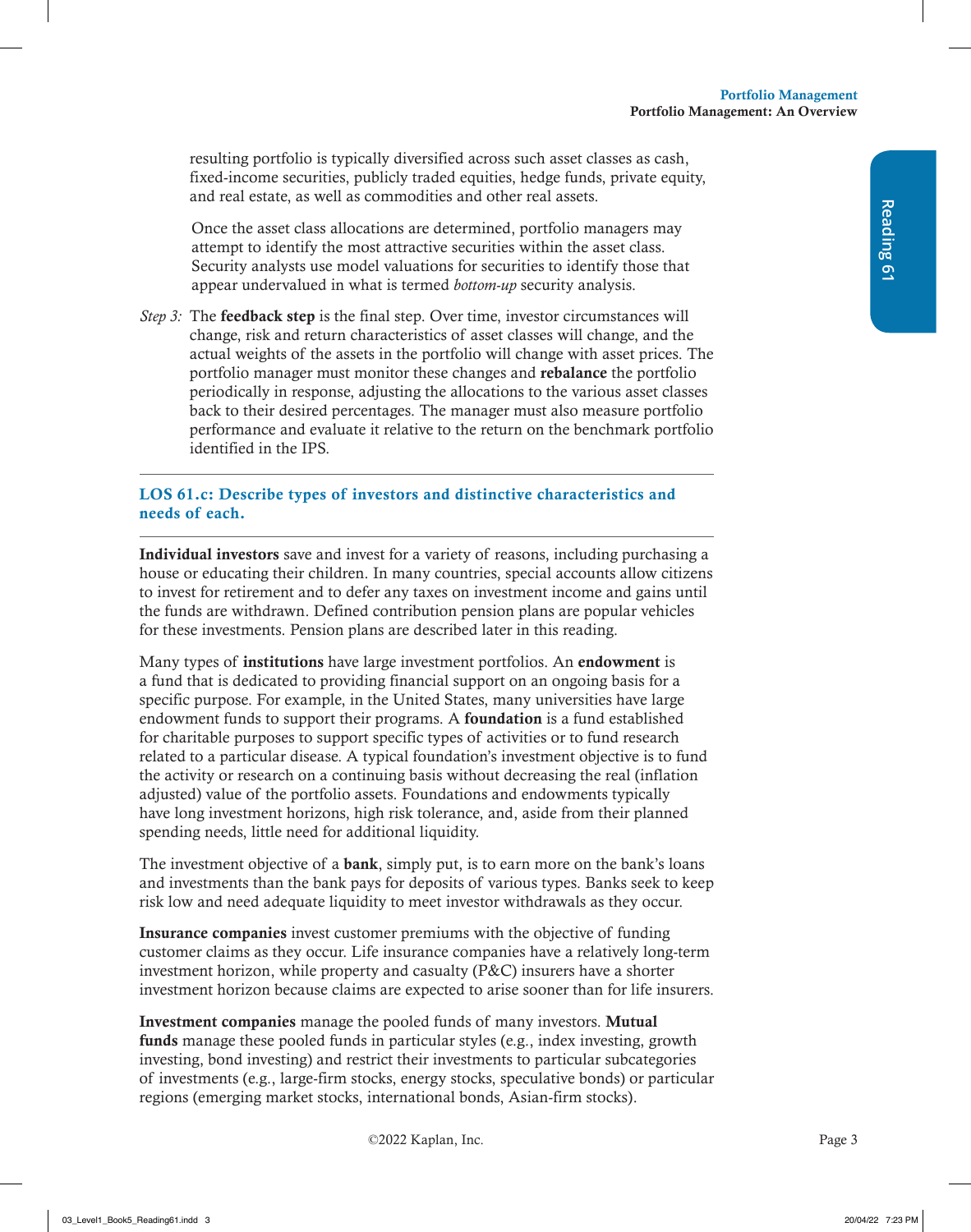Sovereign wealth funds refer to pools of assets owned by a government. For example, the Abu Dhabi Investment Authority, a sovereign wealth fund in the United Arab Emirates funded by Abu Dhabi government surpluses, has approximately USD 700 billion in assets. $<sup>1</sup>$ </sup>

Figure 61.1 provides a summary of the risk tolerance, investment horizon, liquidity needs, and income objectives for different types of investors.

| <b>Investor</b>             | <b>Risk</b><br><b>Tolerance</b> | <b>Investment</b><br>Horizon | Liquidity<br><b>Needs</b> | <b>Income Needs</b>      |
|-----------------------------|---------------------------------|------------------------------|---------------------------|--------------------------|
| Individuals                 | Depends on<br>individual        | Depends on<br>individual     | Depends on<br>individual  | Depends on<br>individual |
| <b>Banks</b>                | Low                             | Short                        | High                      | Pay interest             |
| Endowments                  | High                            | Long                         | Low                       | Spending level           |
| Insurance                   | Low                             | Long—life<br>$Short-P&C$     | High                      | Low                      |
| Mutual funds                | Depends on<br>fund              | Depends on<br>fund           | High                      | Depends on<br>fund       |
| Defined benefit<br>pensions | High                            | Long                         | Low                       | Depends on age           |

#### **Figure 61.1: Characteristics of Different Types of Investors**

#### LOS 61.d: Describe defined contribution and defined benefit pension plans.

A defined contribution pension plan is a retirement plan in which the firm contributes a sum each period to the employee's retirement account. The firm's contribution can be based on any number of factors, including years of service, the employee's age, compensation, profitability, or even a percentage of the employee's contribution. In any event, the firm makes no promise to the employee regarding the future value of the plan assets. The investment decisions are left to the employee, who assumes all of the investment risk.

In a defined benefit pension plan, the firm promises to make periodic payments to employees after retirement. The benefit is usually based on the employee's years of service and the employee's compensation at, or near, retirement. For example, an employee might earn a retirement benefit of 2% of her final salary for each year of service. Consequently, an employee with 20 years of service and a final salary of \$100,000, would receive \$40,000 (\$100,000 final salary  $\times$  2%  $\times$  20 years of service) each year upon retirement until death. Because the employee's future benefit is defined, the employer assumes the investment risk. The employer makes contributions to a fund established to provide the promised future benefits. Poor investment performance will increase the amount of required employer contributions to the fund.

<sup>1</sup> Source: SWF Institute (https://www.swfinstitute.org/.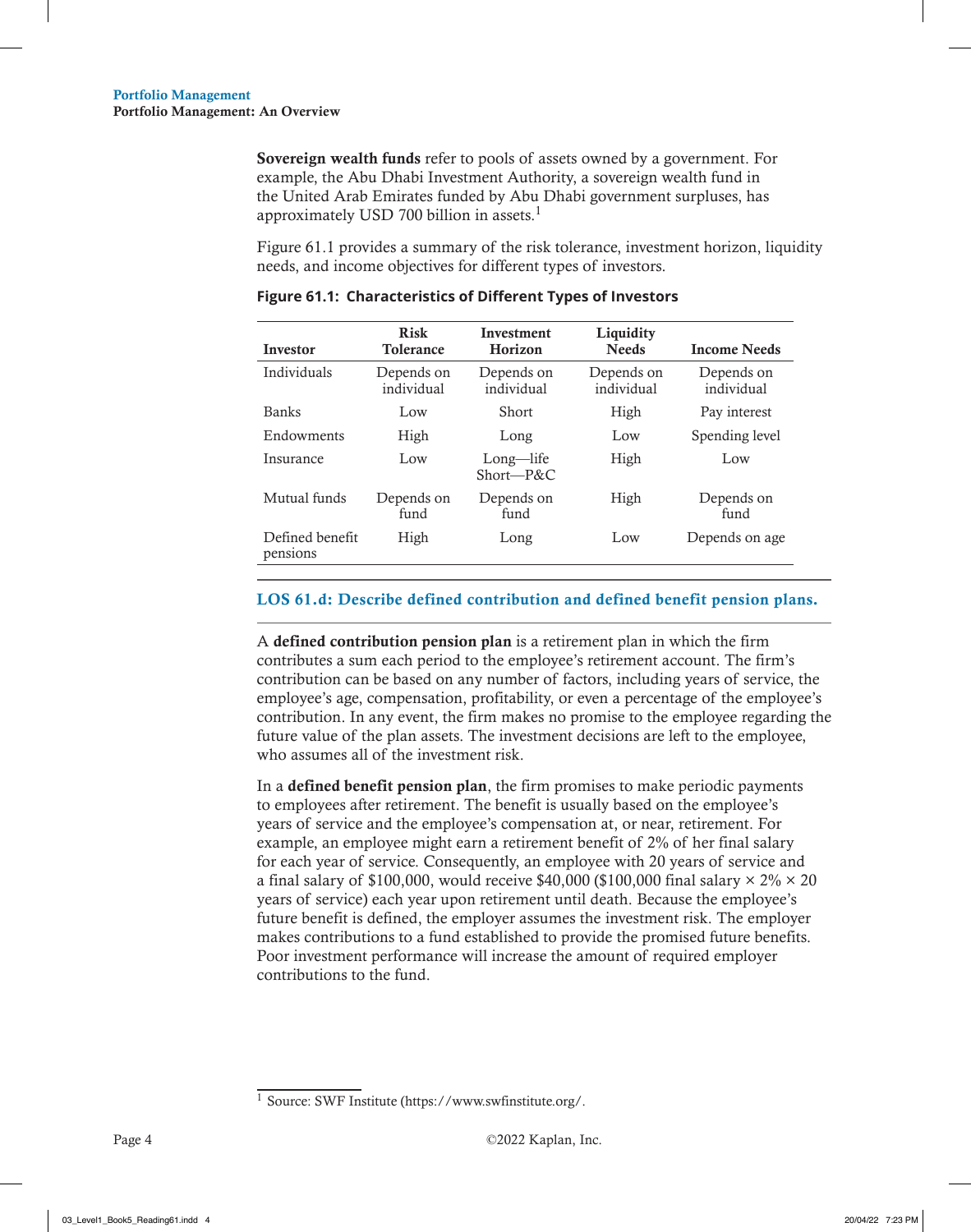

### **MODULE QUIZ 61.1**

- 1. Compared to investing in a single security, diversification provides investors a way to:
	- A. increase the expected rate of return.
	- B. decrease the volatility of returns.
	- C. increase the probability of high returns.
- 2. Which of the following is *least likely* to be considered an appropriate schedule for reviewing and updating an investment policy statement?
	- A. At regular intervals (e.g., every year).
	- B. When there is a major change in the client's constraints.
	- C. Frequently, based on the recent performance of the portfolio.
- 3. A top-down security analysis begins by:
	- A. analyzing a firm's business prospects and quality of management.
	- B. identifying the most attractive companies within each industry.
	- C. examining economic conditions.
- 4. Portfolio diversification is *least likely* to protect against losses:
	- A. during severe market turmoil.
	- B. when markets are operating normally.
	- C. when the portfolio securities have low return correlation.
- 5. Low risk tolerance and high liquidity requirements *best* describe the typical investment needs of:
	- A. a defined-benefit pension plan.
	- B. a foundation.
	- C. an insurance company.
- 6. A long time horizon and low liquidity requirements *best* describe the investment needs of:
	- A. an endowment.
	- B. an insurance company.
	- C. a bank.
- 7. In a defined contribution pension plan:
	- A. the employee accepts the investment risk.
	- B. the plan sponsor promises a predetermined retirement income to participants.
	- C. the plan manager attempts to match the fund's assets to its liabilities.
- 8. In a defined benefit pension plan:
	- A. the employee assumes the investment risk.
	- B. the employer contributes to the employee's retirement account each period.
	- C. the plan sponsor promises a predetermined retirement income to participants.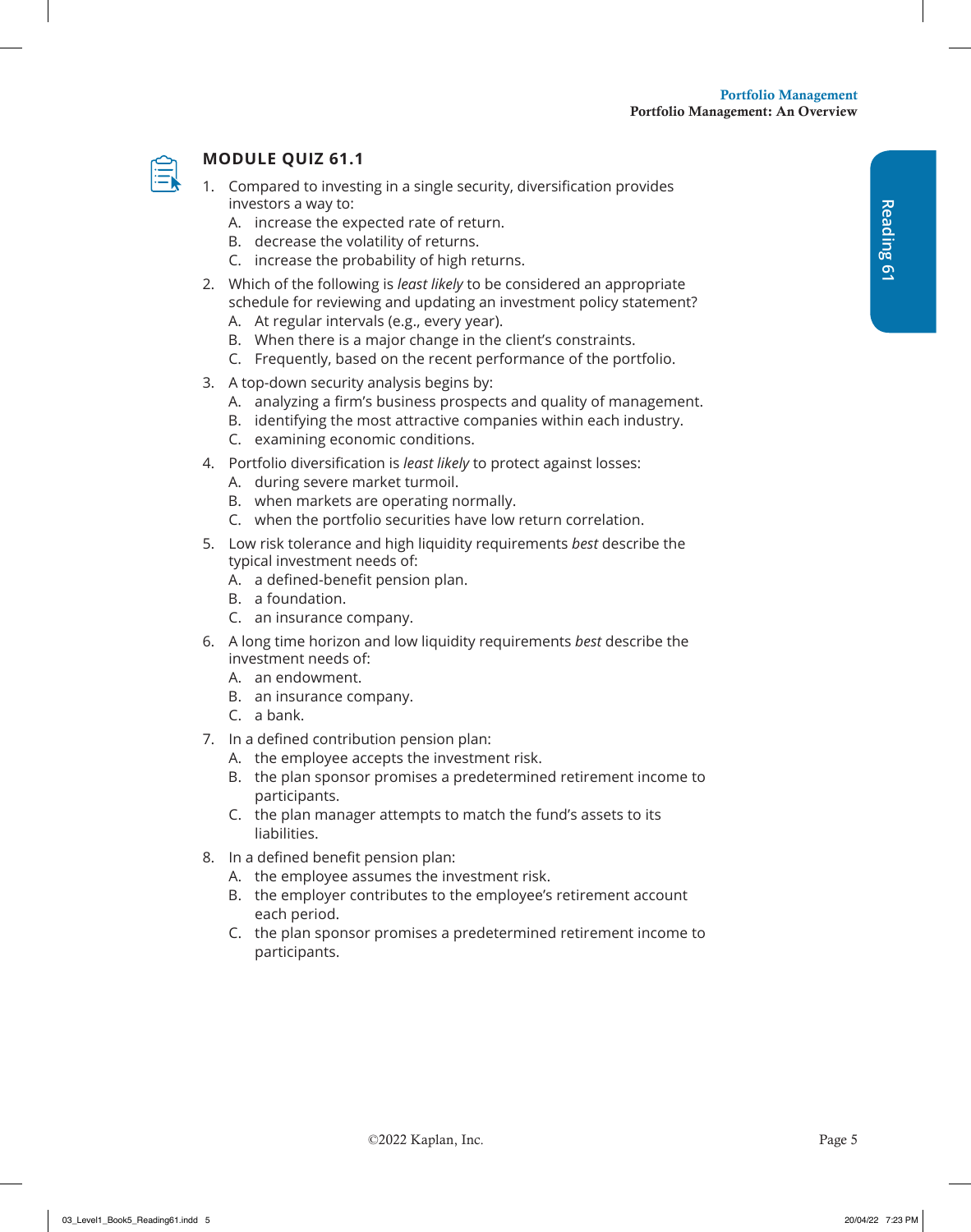

Video covering this content is available online.

# **MODULE 61.2: ASSET MANAGEMENT AND POOLED INVESTMENTS**

#### LOS 61.e: Describe aspects of the asset management industry.

The asset management industry comprises firms that manage investments for clients. Asset management firms include both independent managers and divisions of larger financial services companies. They are referred to as buy-side firms, in contrast with sell-side firms such as broker-dealers and investment banks.

Full-service asset managers are those that offer a variety of investment styles and asset classes. Specialist asset managers may focus on a particular investment style or a particular asset class. A multi-boutique firm is a holding company that includes a number of different specialist asset managers.

A key distinction is between firms that use active management and those that use passive management. Active management attempts to outperform a chosen benchmark through manager skill, for example by using fundamental or technical analysis. Passive management attempts to replicate the performance of a chosen benchmark index. This may include traditional broad market index tracking or a smart beta approach that focuses on exposure to a particular market risk factor.

Passive management represents about one-fifth of assets under management. Its share of industry revenue is even smaller because fees for passive management are lower than fees for active management.

Asset management firms may also be classified as traditional or alternative, based on the asset classes they manage. Traditional asset managers focus on equities and fixed-income securities. Alternative asset managers focus on asset classes such as private equity, hedge funds, real estate, or commodities. Profit margins tend to be higher for the alternative asset classes. As a result, many traditional asset managers have been moving into this area, somewhat blurring the distinction between these types of firms.

Some trends in the asset management industry are worth noting:

- The market share for passive management has been growing over time. This is due in part to the lower fees passive managers charge investors, and in part to questions about whether active managers are actually able to add value over time on a risk-adjusted basis, especially in developed markets that are believed to be relatively efficient.
- The amount of data available to asset managers has grown exponentially in recent years. This has encouraged them to invest in information technology and third-party services to process these data, attempting to capitalize on information quickly to make investment decisions.
- Robo-advisors are a technology that can offer investors advice and recommendations based on their investment requirements and constraints, using a computer algorithm. These advisors increasingly appeal to younger investors and those with smaller portfolios than have typically been served by asset management firms. They have also lowered the barriers to entry into the asset management industry for firms such as insurance companies.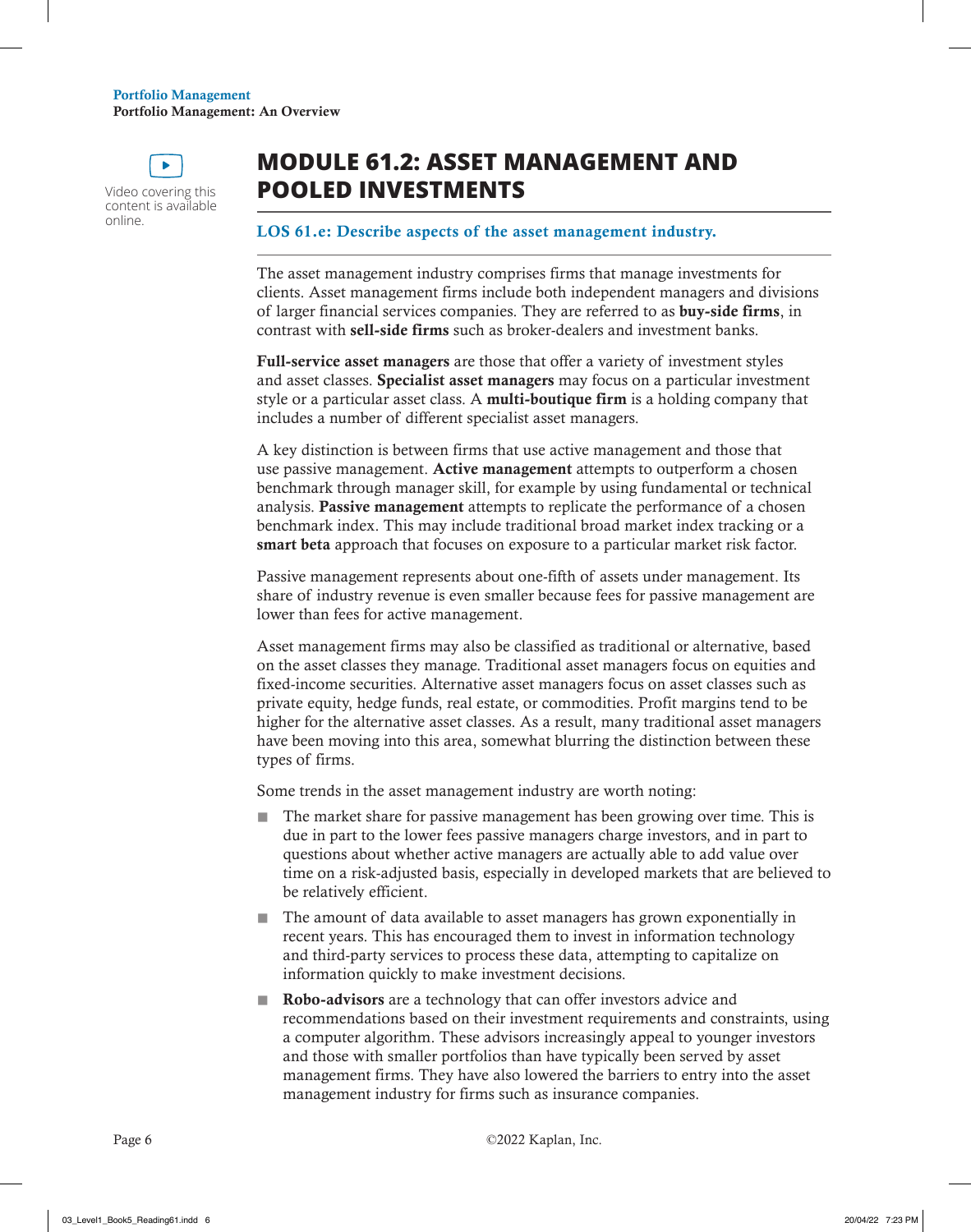

#### **PROFESSOR'S NOTE**

Robo-advisors and issues related to Big Data are discussed further in our reading on Fintech in Investment Management.

LOS 61.f: Describe mutual funds and compare them with other pooled investment products.

Mutual funds are one form of pooled investments (i.e., a single portfolio that contains investment funds from multiple investors). Each investor owns shares representing ownership of a portion of the overall portfolio. The total net value of the assets in the fund (pool) divided by the number of such shares issued is referred to as the net asset value (NAV) of each share.

With an **open-end fund**, investors can buy newly issued shares at the NAV. Newly invested cash is invested by the mutual fund managers in additional portfolio securities. Investors can redeem their shares (sell them back to the fund) at NAV as well. All mutual funds charge a fee for the ongoing management of the portfolio assets, which is expressed as a percentage of the net asset value of the fund. No-load funds do not charge additional fees for purchasing shares (up-front fees) or for redeeming shares (redemption fees). Load funds charge either up-front fees, redemption fees, or both.

Closed-end funds are professionally managed pools of investor money that do not take new investments into the fund or redeem investor shares. The shares of a closed-end fund trade like equity shares (on exchanges or over-the-counter). As with open-end funds, the portfolio management firm charges ongoing management fees.

## **Types of Mutual Funds**

Money market funds invest in short-term debt securities and provide interest income with very low risk of changes in share value. Fund NAVs are typically set to one currency unit, but there have been instances over recent years in which the NAV of some funds declined when the securities they held dropped dramatically in value. Funds are differentiated by the types of money market securities they purchase and their average maturities.

Bond mutual funds invest in fixed-income securities. They are differentiated by bond maturities, credit ratings, issuers, and types. Examples include government bond funds, tax-exempt bond funds, high-yield (lower rated corporate) bond funds, and global bond funds.

A great variety of stock mutual funds are available to investors. Index funds are passively managed; that is, the portfolio is constructed to match the performance of a particular index, such as the Standard & Poor's 500 Index. Actively managed funds refer to funds where the management selects individual securities with the goal of producing returns greater than those of their benchmark indexes. Annual management fees are higher for actively managed funds, and actively managed funds have higher turnover of portfolio securities (the percentage of investments that are changed during the year). This leads to greater tax liabilities compared to passively managed index funds.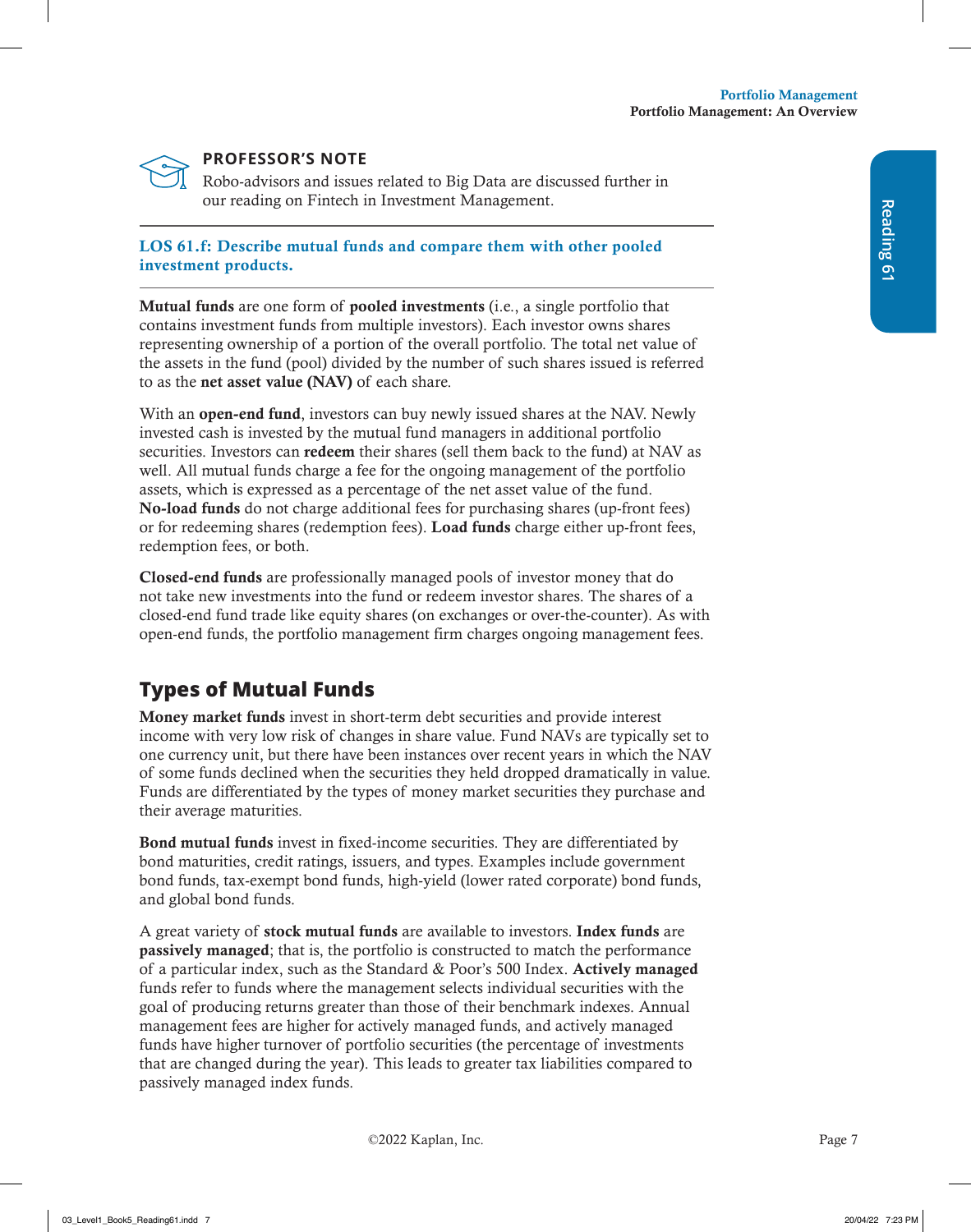### **Other Forms of Pooled Investments**

Exchange-traded funds (ETFs) are similar to closed-end funds in that purchases and sales are made in the market rather than with the fund itself. There are important differences, however. While closed-end funds are often actively managed, ETFs are most often invested to match a particular index (passively managed). With closed-end funds, the market price of shares can differ significantly from their NAV due to imbalances between investor supply and demand for shares at any point in time. Special redemption provisions for ETFs are designed to keep their market prices very close to their NAVs.

ETFs can be sold short, purchased on margin, and traded at intraday prices, whereas open-end funds are typically sold and redeemed only daily, based on the share NAV calculated with closing asset prices. Investors in ETFs must pay brokerage commissions when they trade, and there is a spread between the bid price at which market makers will buy shares and the ask price at which market makers will sell shares. With most ETFs, investors receive any dividend income on portfolio stocks in cash, while open-end funds offer the alternative of reinvesting dividends in additional fund shares. One final difference is that ETFs may produce less capital gains liability compared to open-end index funds. This is because investor sales of ETF shares do not require the fund to sell any securities. If an open-end fund has significant redemptions that cause it to sell appreciated portfolio shares, shareholders incur a capital gains tax liability.

A separately managed account is a portfolio that is owned by a single investor and managed according to that investor's needs and preferences. No shares are issued, as the single investor owns the entire account.

Hedge funds are pools of investor funds that are not regulated to the extent that mutual funds are. Hedge funds are limited in the number of investors who can invest in the fund and are often sold only to qualified investors who have a minimum amount of overall portfolio wealth. Minimum investments can be quite high, often between \$250,000 and \$1 million.

Private equity and venture capital funds invest in portfolios of companies, often with the intention to sell them later in public offerings. Managers of funds may take active roles in managing the companies in which they invest.



#### **PROFESSOR'S NOTE**

Hedge funds, private equity, and venture capital are addressed in the Alternative Investments topic area.



#### **MODULE QUIZ 61.2**

- 1. Compared to exchange-traded funds (ETFs), open-end mutual funds are typically associated with lower:
	- A. brokerage costs.
	- B. minimum investment amounts.
	- C. management fees.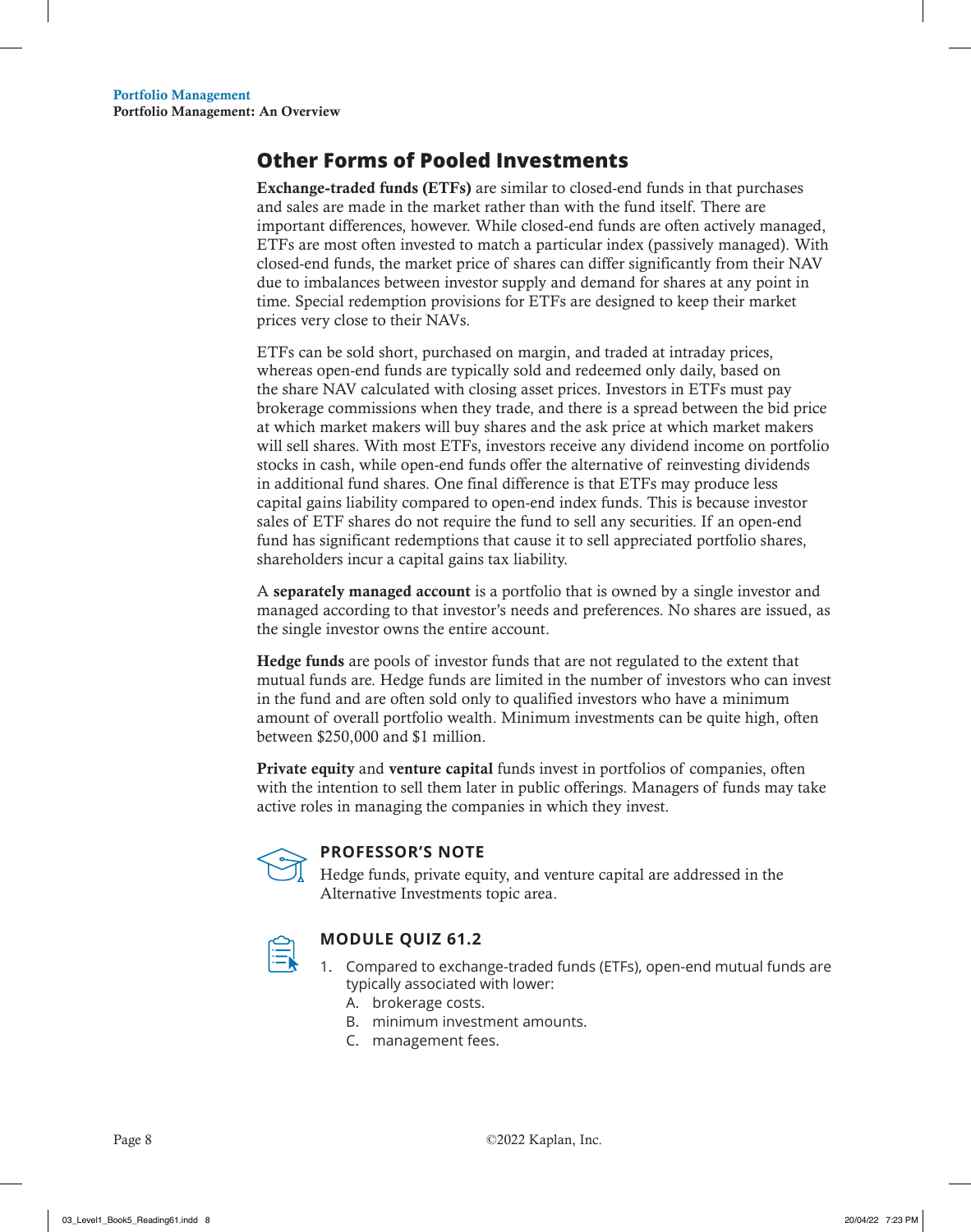- 2. Private equity and venture capital funds:
	- A. expect that only a small percentage of investments will pay off.
	- B. play an active role in the management of companies.
	- C. restructure companies to increase cash flow.
- 3. Hedge funds *most likely*:
	- A. have stricter reporting requirements than a typical investment firm because of their use of leverage and derivatives.
	- B. hold equal values of long and short securities.
	- C. are not offered for sale to the general public.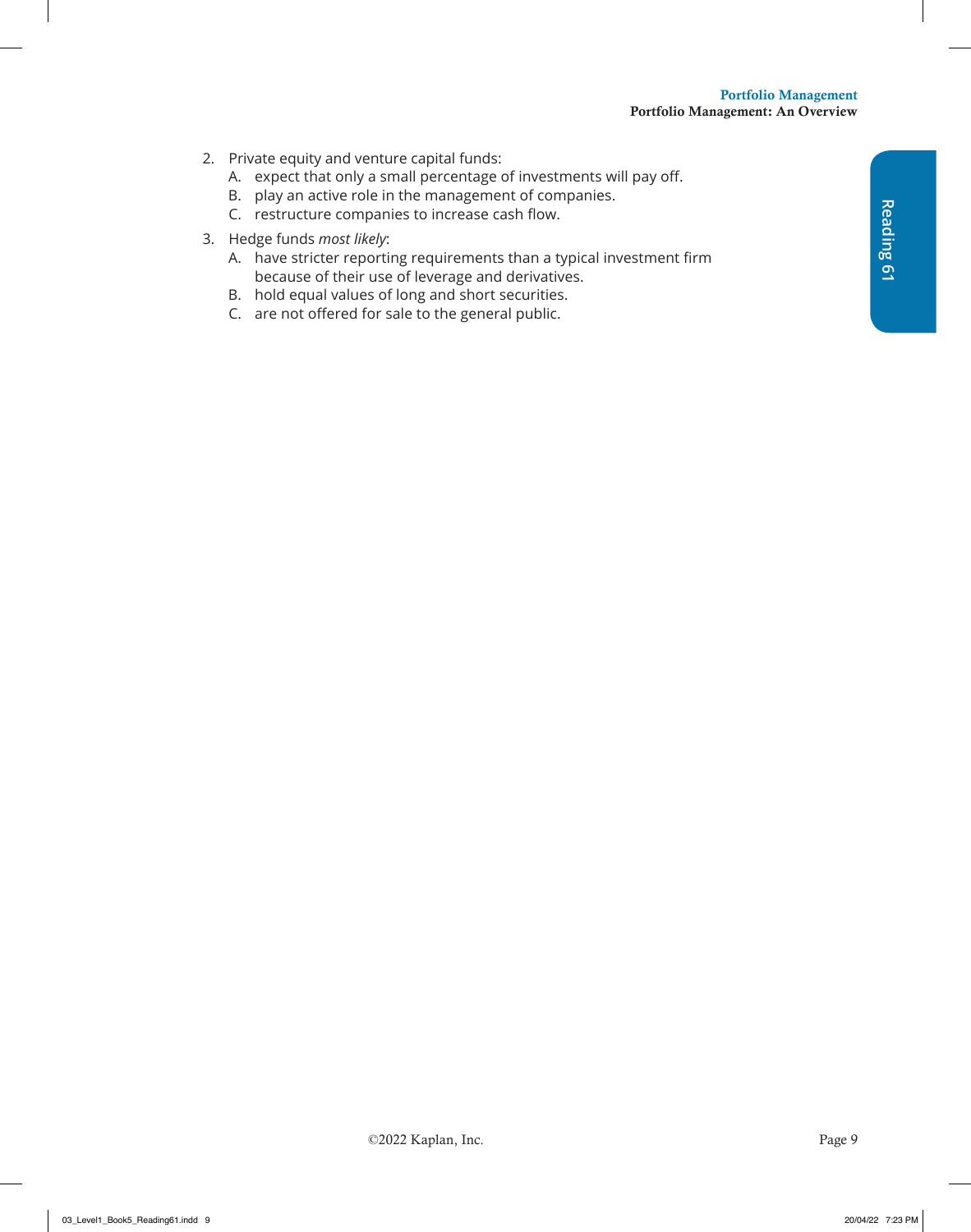### **KEY CONCEPTS**

#### **LOS 61.a**

A diversified portfolio produces reduced risk for a given level of expected return, compared to investing in an individual security. Modern portfolio theory concludes that investors that do not take a portfolio perspective bear risk that is not rewarded with greater expected return.

#### **LOS 61.b**

The three steps in the portfolio management process are:

- 1. Planning: Determine client needs and circumstances, including the client's return objectives, risk tolerance, constraints, and preferences. Create, and then periodically review and update, an investment policy statement (IPS) that spells out these needs and circumstances.
- 2. Execution: Construct the client portfolio by determining suitable allocations to various asset classes based on the IPS and on expectations about macroeconomic variables such as inflation, interest rates, and GDP growth (top-down analysis). Identify attractively priced securities within an asset class for client portfolios based on valuation estimates from security analysts (bottom-up analysis).
- 3. Feedback: Monitor and rebalance the portfolio to adjust asset class allocations and securities holdings in response to market performance. Measure and report performance relative to the performance benchmark specified in the IPS.

#### **LOS 61.c**

Types of investment management clients and their characteristics:

| <b>Investor</b><br><b>Type</b> | <b>Risk</b><br><b>Tolerance</b> | <b>Investment</b><br>Horizon | Liquidity<br><b>Needs</b> | Income<br><b>Needs</b>   |
|--------------------------------|---------------------------------|------------------------------|---------------------------|--------------------------|
| Individuals                    | Depends on<br>individual        | Depends on<br>individual     | Depends on<br>individual  | Depends on<br>individual |
| <b>Banks</b>                   | Low                             | Short                        | High                      | Pay interest             |
| Endowments                     | High                            | Long                         | Low                       | Spending level           |
| Insurance                      | Low                             | Long—life<br>$Short-P&C$     | High                      | Low                      |
| Mutual funds                   | Depends on<br>fund              | Depends on<br>fund           | High                      | Depends on<br>fund       |
| Defined benefit<br>pension     | High                            | Long                         | Low                       | Depends on age           |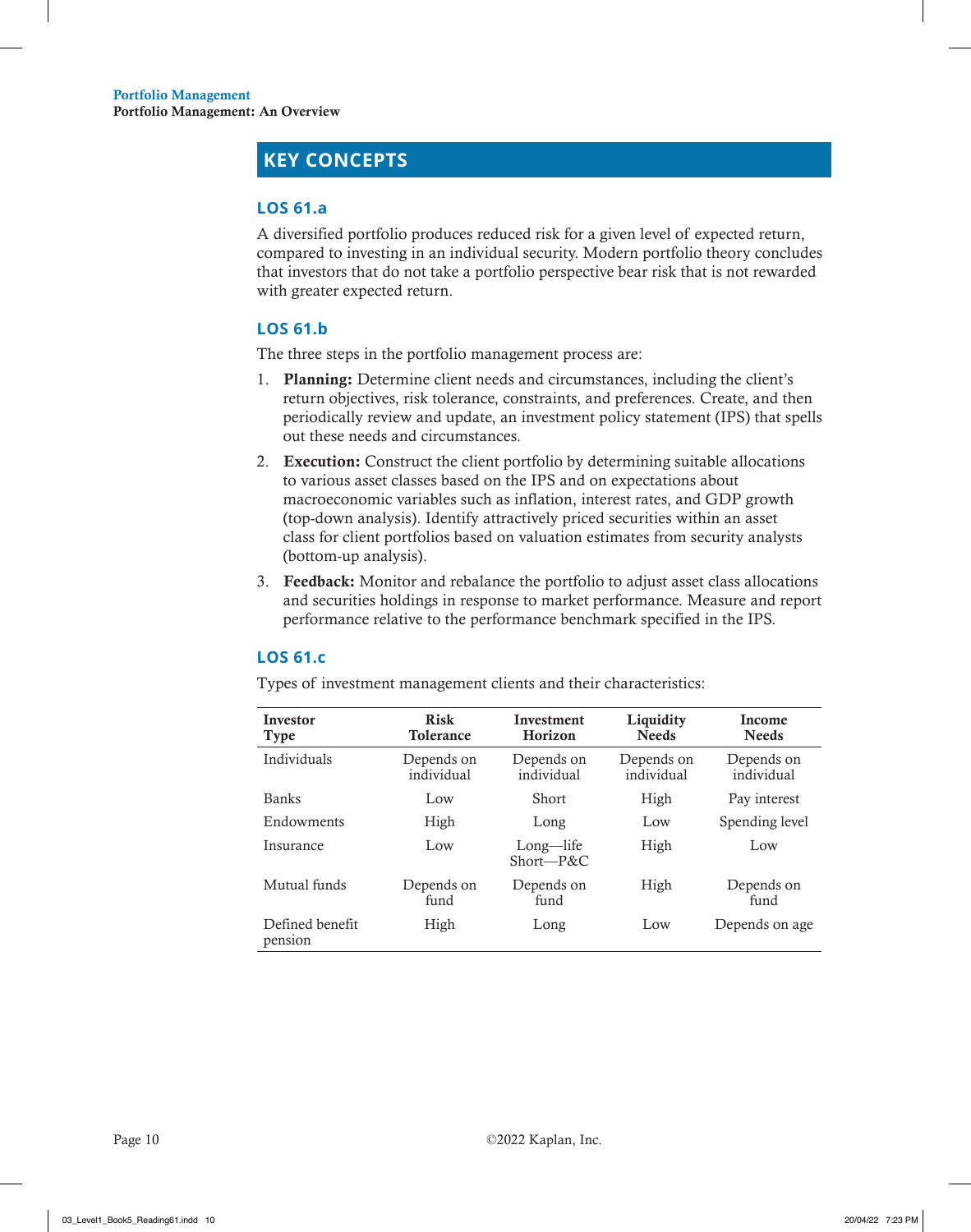#### **LOS 61.d**

In a defined contribution plan, the employer contributes a certain sum each period to the employee's retirement account. The employer makes no promise regarding the future value of the plan assets; thus, the employee assumes all of the investment risk.

In a defined benefit plan, the employer promises to make periodic payments to the employee after retirement. Because the employee's future benefit is defined, the employer assumes the investment risk.

#### **LOS 61.e**

The asset management industry comprises buy-side firms that manage investments for clients. Asset management firms include both independent managers and divisions of larger financial services companies and may be full-service or specialist firms offering investments in traditional or alternative asset classes.

Active management attempts to outperform a chosen benchmark through manager skill. Passive management attempts to replicate the performance of a chosen benchmark index. Most assets under management are actively managed, but the market share for passive management has been increasing.

#### **LOS 61.f**

Mutual funds combine funds from many investors into a single portfolio that is invested in a specified class of securities or to match a specific index. Many varieties exist, including money market funds, bond funds, stock funds, and balanced (hybrid) funds. Open-ended shares can be bought or sold at the net asset value. Closed-ended funds have a fixed number of shares that trade at a price determined by the market.

Exchange-traded funds are similar to mutual funds, but investors can buy and sell ETF shares in the same way as shares of stock. Management fees are generally low, though trading ETFs results in brokerage costs.

Separately managed accounts are portfolios managed for individual investors who have substantial assets. In return for an annual fee based on assets, the investor receives personalized investment advice.

Hedge funds are available only to accredited investors and are exempt from most reporting requirements. Many different hedge fund strategies exist. A typical annual fee structure is 20% of excess performance plus 2% of assets under management.

Buyout funds involve taking a company private by buying all available shares, usually funded by issuing debt. The company is then restructured to increase cash flow. Investors typically exit the investment within three to five years.

Venture capital funds are similar to buyout funds, except that the companies purchased are in the start-up phase. Venture capital funds, like buyout funds, also provide advice and expertise to the start-ups.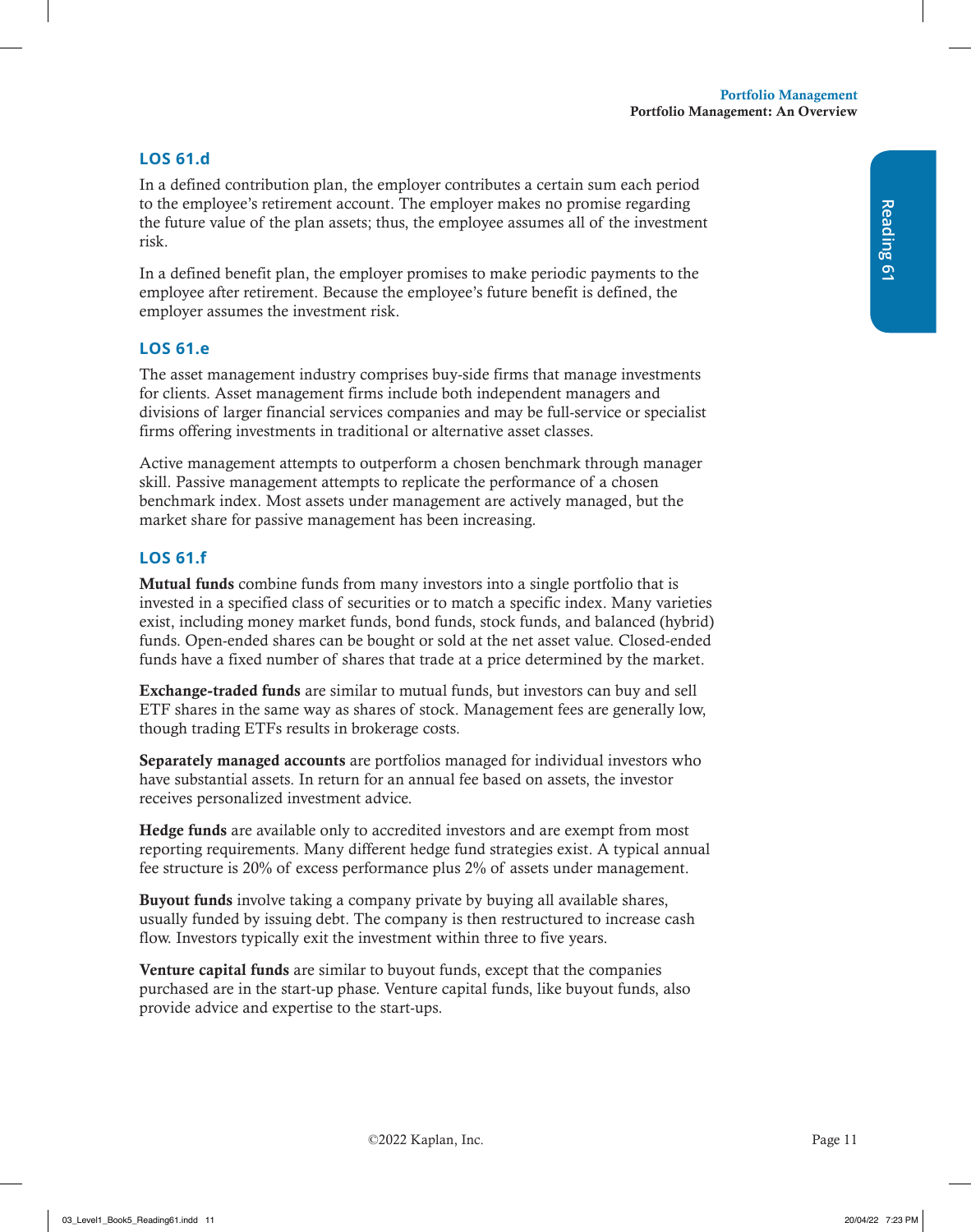### **ANSWER KEY FOR MODULE QUIZZES**

#### **Module Quiz 61.1**

- 1. B Diversification provides an investor reduced risk. However, the expected return is generally similar or less than that expected from investing in a single risky security. Very high or very low returns become less likely. (LOS 61.a)
- 2. C An IPS should be updated at regular intervals and whenever there is a major change in the client's objectives or constraints. Updating an IPS based on portfolio performance is not recommended. (LOS 61.b)
- 3. C A top-down analysis begins with an analysis of broad economic trends. After an industry that is expected to perform well is chosen, the most attractive companies within that industry are identified. A bottom-up analysis begins with criteria such as firms' business prospects and quality of management. (LOS 61.b)
- 4. A Portfolio diversification has been shown to be relatively ineffective during severe market turmoil. Portfolio diversification is most effective when the securities have low correlation and the markets are operating normally. (LOS 61.a)
- 5. C Insurance companies need to be able to pay claims as they arise, which leads to insurance firms having low risk tolerance and high liquidity needs. Defined benefit pension plans and foundations both typically have high risk tolerance and low liquidity needs. (LOS 61.c)
- 6. A An endowment has a long time horizon and low liquidity needs, as an endowment generally intends to fund its causes perpetually. Both insurance companies and banks require high liquidity. (LOS 61.c)
- 7. A In a defined contribution pension plan, the employee accepts the investment risk. The plan sponsor and manager neither promise a specific level of retirement income to participants nor make investment decisions. These are features of a defined benefit plan. (LOS 61.d)
- 8. C In a defined benefit plan, the employer promises a specific level of benefits to employees when they retire. Thus, the employer bears the investment risk. (LOS 61.d)

#### **Module Quiz 61.2**

1. A Open-end mutual funds do not have brokerage costs, as the shares are purchased from and redeemed with the fund company. Minimum investment amounts and management fees are typically higher for mutual funds. (LOS 61.f)